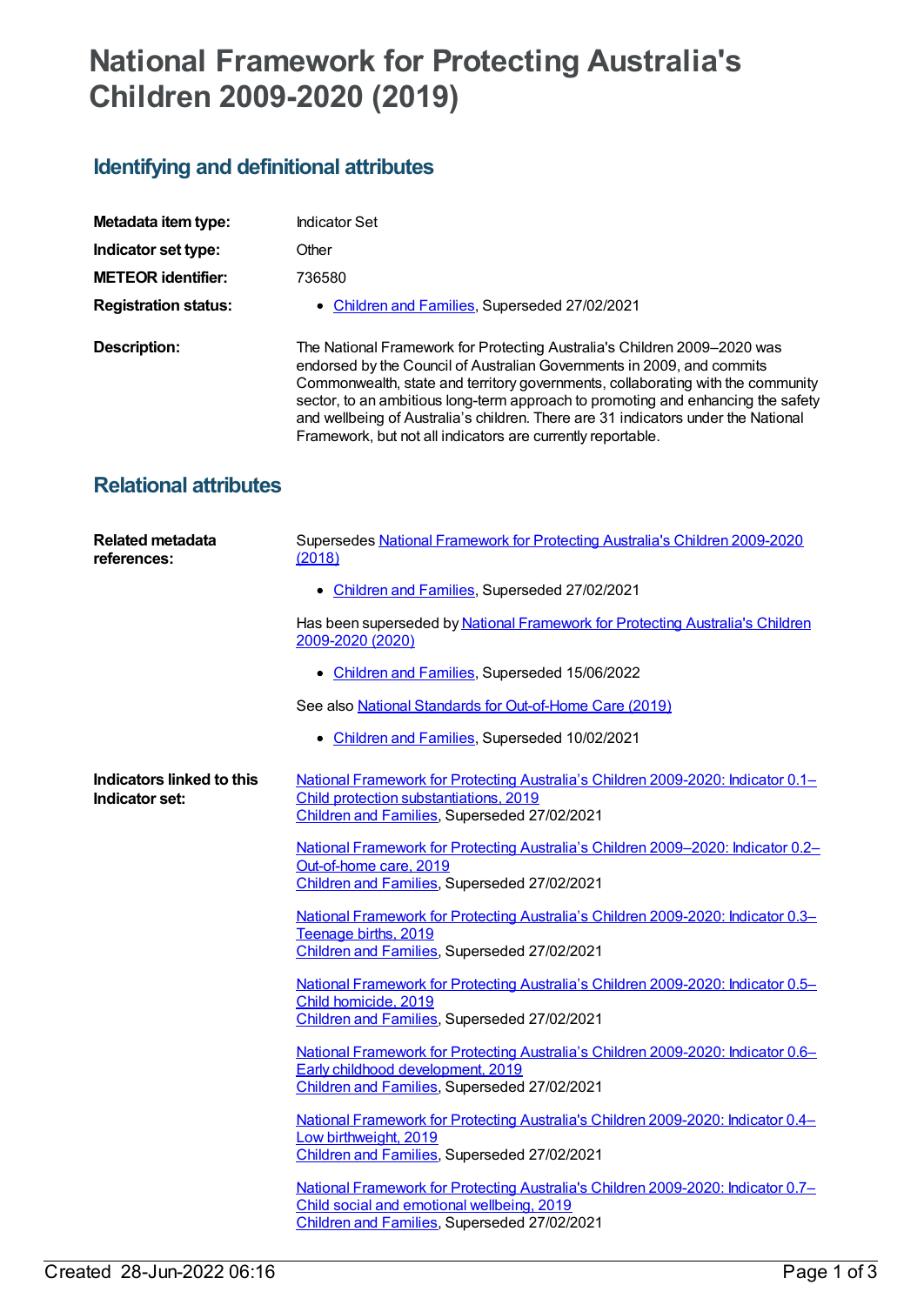National Framework for Protecting Australia's Children [2009-2020:](https://meteor.aihw.gov.au/content/737776) Indicator 0.8– Family economic situation, 2019 [Children](https://meteor.aihw.gov.au/RegistrationAuthority/17) and Families, Superseded 27/02/2021

National Framework for Protecting Australia's Children [2009-2020:](https://meteor.aihw.gov.au/content/737778) Indicator 1.1– Family functioning, 2019 [Children](https://meteor.aihw.gov.au/RegistrationAuthority/17) and Families, Superseded 27/02/2021

National Framework for Protecting Australia's Children [2009-2020:](https://meteor.aihw.gov.au/content/737780) Indicator 1.2– Perceived safety, 2019 [Children](https://meteor.aihw.gov.au/RegistrationAuthority/17) and Families, Superseded 27/02/2021

National Framework for Protecting Australia's Children [2009-2020:](https://meteor.aihw.gov.au/content/737782) Indicator 2.1– Family support service use, 2019 [Children](https://meteor.aihw.gov.au/RegistrationAuthority/17) and Families, Superseded 27/02/2021

National Framework for Protecting Australia's Children [2009-2020:](https://meteor.aihw.gov.au/content/737784) Indicator 2.2– Early childhood education, 2019 [Children](https://meteor.aihw.gov.au/RegistrationAuthority/17) and Families, Superseded 27/02/2021

National Framework for Protecting Australia's Children [2009-2020:](https://meteor.aihw.gov.au/content/737786) Indicator 2.3– Antenatal care, 2019 [Children](https://meteor.aihw.gov.au/RegistrationAuthority/17) and Families, Superseded 27/02/2021

National Framework for Protecting Australia's Children [2009-2020:](https://meteor.aihw.gov.au/content/709120) Indicator 3.1– Parental substance use (drugs), 2019 [Children](https://meteor.aihw.gov.au/RegistrationAuthority/17) and Families, Superseded 27/02/2021

National Framework for Protecting Australia's Children [2009-2020:](https://meteor.aihw.gov.au/content/737789) Indicator 3.2– Parental substance use (alcohol), 2019 [Children](https://meteor.aihw.gov.au/RegistrationAuthority/17) and Families, Superseded 27/02/2021

National Framework for Protecting Australia's Children [2009-2020:](https://meteor.aihw.gov.au/content/737791) Indicator 3.3– Parental mental health, 2019 [Children](https://meteor.aihw.gov.au/RegistrationAuthority/17) and Families, Superseded 27/02/2021

National Framework for Protecting Australia's Children 2009-2020: Indicator 3.4– [Homelessness,](https://meteor.aihw.gov.au/content/737795) 2019 [Children](https://meteor.aihw.gov.au/RegistrationAuthority/17) and Families, Superseded 27/02/2021

National Framework for Protecting Australia's Children [2009-2020:](https://meteor.aihw.gov.au/content/737798) Indicator 3.5– Domestic violence, 2019 [Children](https://meteor.aihw.gov.au/RegistrationAuthority/17) and Families, Superseded 27/02/2021

National Framework for Protecting Australia's Children 2009-2020: Indicator 4.1– Child protection [resubstantiations,](https://meteor.aihw.gov.au/content/737800) 2019 [Children](https://meteor.aihw.gov.au/RegistrationAuthority/17) and Families, Superseded 27/02/2021

National Framework for Protecting Australia's Children [2009-2020:](https://meteor.aihw.gov.au/content/737802) Indicator 4.2– Placement stability, 2019 [Children](https://meteor.aihw.gov.au/RegistrationAuthority/17) and Families, Superseded 27/02/2021

National Framework for Protecting Australia's Children [2009-2020:](https://meteor.aihw.gov.au/content/737804) Indicator 4.3– Carer retention, 2019 [Children](https://meteor.aihw.gov.au/RegistrationAuthority/17) and Families, Superseded 27/02/2021

National Framework for Protecting Australia's Children [2009-2020:](https://meteor.aihw.gov.au/content/737806) Indicator 4.5– Literacy and numeracy, 2019 [Children](https://meteor.aihw.gov.au/RegistrationAuthority/17) and Families, Superseded 27/02/2021

National Framework for Protecting Australia's Children [2009-2020:](https://meteor.aihw.gov.au/content/737808) Indicator 4.6– Leaving care plan, 2019 [Children](https://meteor.aihw.gov.au/RegistrationAuthority/17) and Families, Superseded 27/02/2021

National Framework for Protecting Australia's Children [2009-2020:](https://meteor.aihw.gov.au/content/737810) Indicator 4.7– Cross sector clients, 2019 [Children](https://meteor.aihw.gov.au/RegistrationAuthority/17) and Families, Superseded 27/02/2021

National Framework for Protecting Australia's Children [2009-2020:](https://meteor.aihw.gov.au/content/737812) Indicator 5.2– Placement of Indigenous children, 2019 [Children](https://meteor.aihw.gov.au/RegistrationAuthority/17) and Families, Superseded 27/02/2021